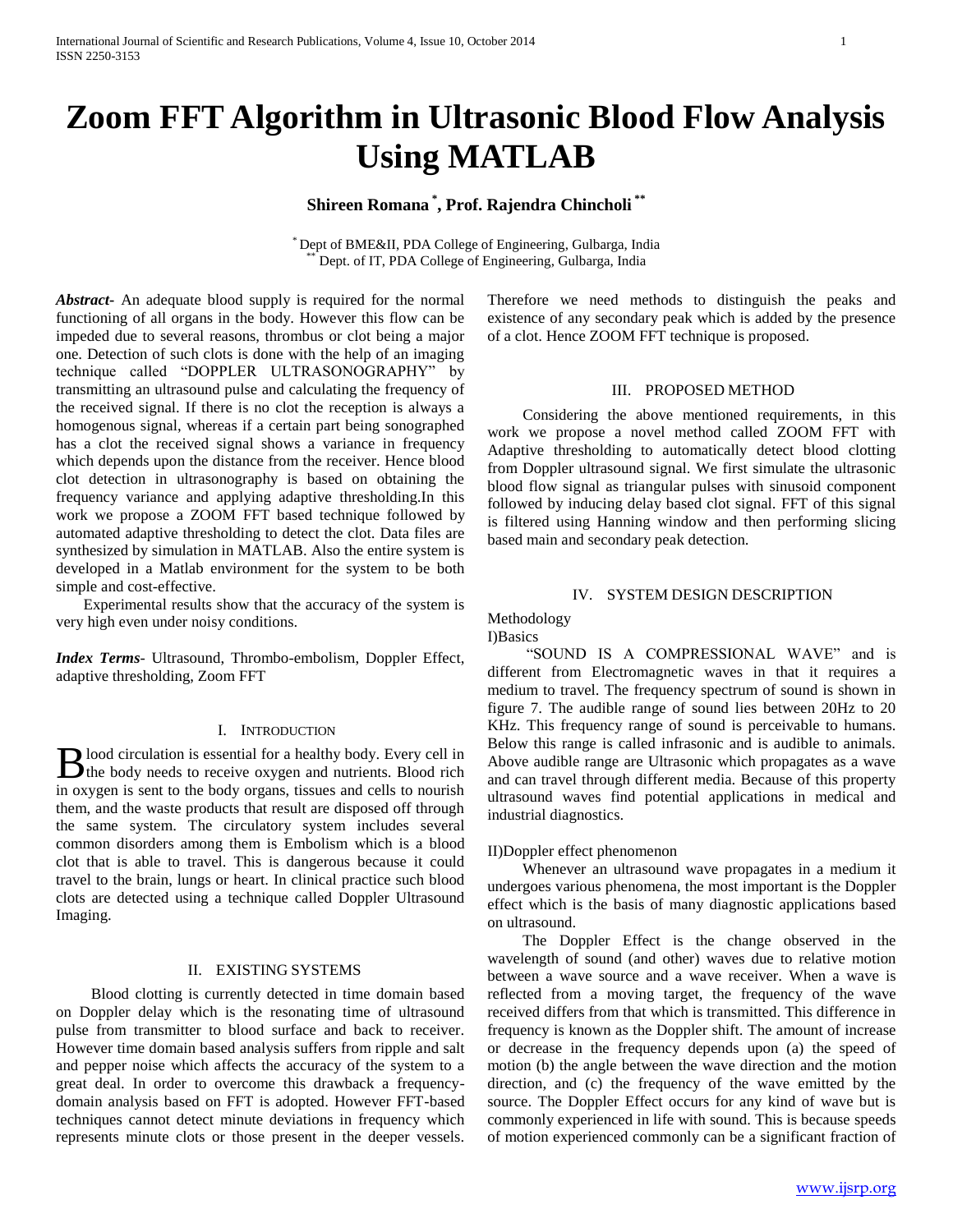the speed of sound. With light this is not true and only astronomical motions provide speeds great enough to produce a readily observable Doppler effect.

 As the ultrasound wave propagates a shift in frequency (f) of the wave will be expected due to the source and observer's motion relative to each other if the distance between them is reduced or increased. That shift in frequency depends on the velocity of sound which also depends on density of the medium, in which it propagates. When a small object is situated in the path of the sound wave, the wave will be resisted (scattered). A direct measurement of this velocity will provide useful information about the dynamic property of the medium. The Perceived velocity is given by

 $V' = V - V_0$  equation 1 In terms of frequency (f), as a velocity dependent factor.  $f_p = f_0 (V + V_0)$  equation 2  $V-V<sub>s</sub>$ for both objects moving towards each other.

 $f_p = f_p (V - V_0) / (V + V_s)$  equation 3 for both objects moving away from each other,

**f<sup>p</sup> :** Perceived frequency.

**v**: velocity of wave.

**v<sup>s</sup> :** source velocity.

**v<sup>0</sup> :** velocity of observer.

 Thus we get the perceived frequency proportionately changed with respect to changes in measuring media. The Doppler Effect can also be explained with respect to pitch or wavelength, since all are dependent to each other.

The Doppler shift frequency is given by the equation-<br> $f_D = (2 f_A \vee \text{COS} \Theta) / \text{C}$  equation (4) Where  $f_D = Doppler$  shift,  $f_e$ = emitted frequency, c=speed of sound in tissues, v= blood flow velocity, θ= cosine Doppler angle

 It is the Doppler shift that Doppler instruments detect. However, it is the speed of motion or flow of blood in which we are normally interested. The Doppler equation can be rearranged in this sense, to place the speed of motion alone on the left side of the equation.

 $.$   $v = \langle 11 \rangle$  D  $21 \rangle$  Leg  $\cup$  O  $\cup$   $v$  D  $\cup$  T  $\cup$  B  $\cup$  O  $\cup$  T  $\cup$  P  $\cup$  equation 5

 The minimum detectable blood flow speed within Doppler ultrasound is few  $mm.s^{-1}$ . The maximum is determined by aliasing. The range of commonly detected normal flow speeds is 10 to 100 cm.s<sup>-1</sup>.

### V. WHY TO ZOOM?

 Minute variations in blood flow can be seen eg. starting stage of blood clot.

 In clinical practice, situations arise wherein the clot in a vessel may be so small or deeper inside that it induces negligible frequency shift which is usually not detected with conventional ultrasonography. However its presence starts to manifest itself through various symptoms. Under such situations it becomes important to be able to detect and locate the clot to avoid undesirable complications and cost of the treatment.

 This minute variation in frequency can be seen using Zoom FFT algorithm.

# Zoom fft

 The Zoom-FFT is a DSP algorithm which is used to enlarge a portion of the signal. As the name implies Zoom FFT increases the frequency resolution of the desired portion of a signal thereby zooming it so that very fine details in the spectrum can be visualized. In this process an input signal is mixed down to a baseband frequency and then decimated, prior to passing it into a standard FFT. The advantage is for example that if you have a sample rate of 10 MHz and require at least 10Hz resolution over a small frequency band (say 1 KHz) then you do not need a 1 Mega point FFT, just decimate by a factor of 4096 and use a 256 point FFT which is obviously quicker.

 Zoom-FFT uses digital down conversion techniques to localize the standard FFT to a narrow band of frequencies that are centered on a higher frequency. The zoom-FFT is used to reduce the sample rate required when analyzing narrowband signals eg. in HF communications.

# VI. DESIGN APPROACH

 Zoom FFT for blood clot detection is based on detecting the additional frequency component added by the clot which is identified as a second prominent peak in the input signal.

- The Algorithm can be presented in following steps
	- 1) Take FFT of the Signal
	- 2)Perform Zooming by applying Hanning Window
	- 3)Adjust window parameter to get primary and secondary peaks.
	- 4)Locate the peak of highest magnitude. Find its width and location.
	- 5)Find if any other peak exists with amplitude and width atleast 40% of that of the primary peak.
	- 6)If so then it is recognized as a clot. Amplitude of the secondary peak gives clotting depth.
	- 7)If no secondary peak is detected then there is no clotting.
- The steps involved in the process are explained below:

# **Filter**

 The input signal is filtered using a low pass filter to prevent aliasing when the signal is subsequently sampled at a lower sampling rate.

### **Decimation**

 Resampling at discrete instances, the already sampled wave. Decimation is achieved by applying the equation given below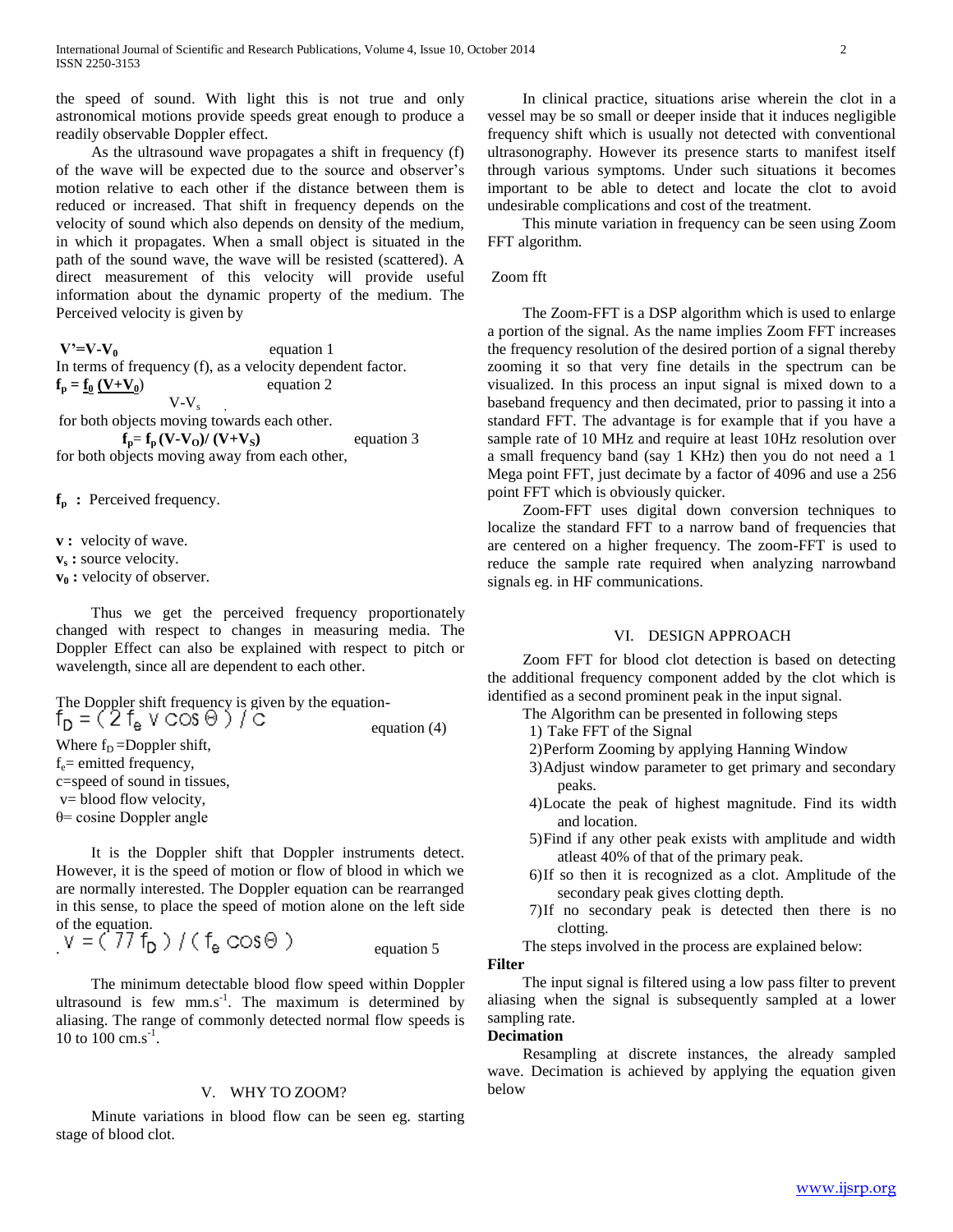# VIII. RESULT

# **N-1 Y(m)=** ∑**Scale\*x(Mm-k) , M=decimation factor K=0**

 Where Scale is the Zooming range and the value is between 0-1

 $N =$  number of samples

### **FFT**

 The Fast Fourier Transform (FFT) is an algorithm that efficiently contains the frequency domain conversion. FFT of a signal is computed using the formula given below

N-1  
\n
$$
X(k) = \sum x(n)e^{-j2\pi n k/N}
$$
 0 $< K \le N-1$  -  
\n $n=0$ 

Where  $X(K)=$  FFT of input  $x(n)$ N=number of samples  $k = index$ 

### **Window**

 After computing FFT of the signal it is windowed. This is the core part of the Zoom process where zooming is actually achieved. The window function is used to select a particular portion of the spectrum. For this work we are using Hanning window which is a fixed type window defined by the formula

# *WHN(n)={0.5[1-cos(2πn/M-1)] for n=0 to M-1 0 otherwise*

Where M=number of samples

 All the above steps are carried out in a single MatLab program which offers built-in functions for all the steps**.**

# VII. MATLAB®

MATLAB<sup>®</sup> is a high-level language and interactive environment for numerical computation, visualization, and programming. Using MATLAB, user can analyze data, develop algorithms, and create models and applications. The language, tools, and built-in [math](http://www.mathworks.in/products/matlab/) functions enable the user to explore multiple approaches and reach a solution faster than with spreadsheets or traditional programming languages, such as  $C/C++$  or Java<sup>™</sup>.

 MATLAB can be used for a range of applications, including signal processing and communications, image and video processing, control systems, test and measurement, computational finance, and computational biology. A very distinct feature of Matlab is the GUI.A graphical user interface (GUI) is a graphical display in one or more windows containing controls, called *components*, that enable a user to perform interactive tasks. Unlike coding programs to accomplish tasks, the user of a GUI need not understand the details of how the tasks are performed.

 Our system has been tested with normal and abnormal ultrasound signals under varying noise conditions. A snapshot of the result is shown in figure1. It is apparent from the results that our system is capable of detecting clots with negligibly small magnitudes. It is also observed that the system is least affected by the presence and amount of noise in the signal.



*Figure 1: snapshot of the result with an ultrasound signal containing a minute clot along with heavy noise.*

# IX. ADVANTAGES

- 1. Increased frequency domain resolution
- 2. detects the presence of clot at the initial stage itself
- 3. Reduced hardware cost and complexity
- 4. Wider spectral range
- 5. Can be used conveniently by both medical and paramedical staff
- 6. Accurate and reliable

### X. CONCLUSION

 Currently the project has been tested on the simulation basis, the output of the simulations are satisfactory.

 In the simulation we generated the ultrasound signal with noise and without noise. Noise is added using AWGN. We take several signals which includes both normal as well as abnormal signal. Abnormal signal is generated by adding a delayed signal with the main signal. We then use Zoom FFT technique to detect the abnormality. It is shown that we can detect the clotting with an accuracy of over 90%. The system also gives satisfactory result under heavy noise.

### ACKNOWLEDGMENT

 I, Shireen Romana, express my gratitude towards prof. Rajendra Chincholi and Rupam Das, my co-authors, for their constant support and dedicated help in completion of this work.

#### **REFERENCES**

[1] Author : N.J.R Muniraj

Title : "Implementation of Zoom FFT algorithm in ultrasonic blood flow analysis using VLSI technology" Published in : Elixir international journal